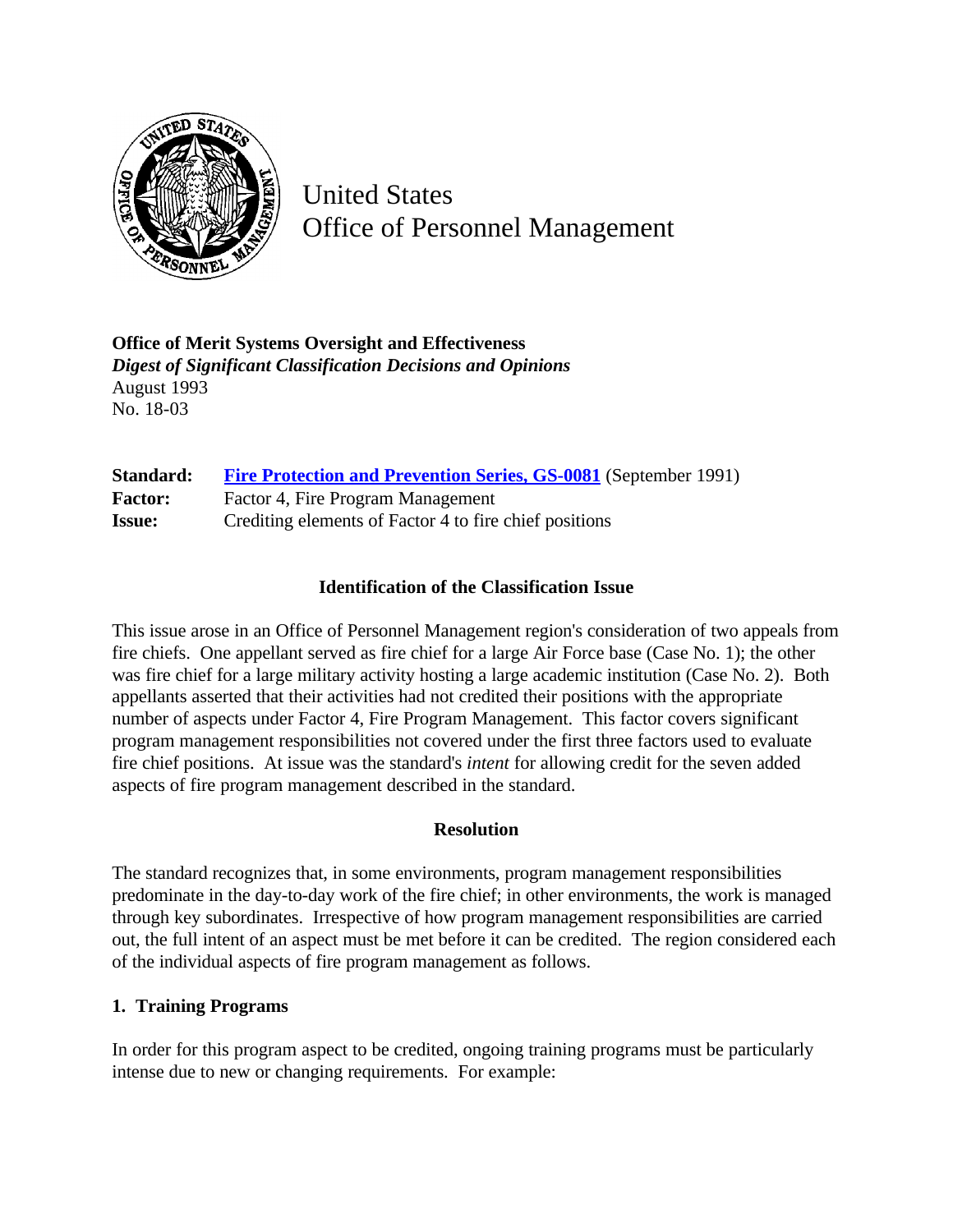--Emphasis on the control of hazardous materials incidents requires significant additional training of firefighters on the appropriate responses to numerous chemical hazards or the establishment of a special hazardous materials response team.

--Recurring proficiency drills are required to build confidence, supplement fire ground supervision, and assure effective response.

--Numerous aircraft transit the airfield requiring continuing training of firefighters on egress from numerous airframe configurations.

--The overall training program may have difficulty or significance such that one or more subordinates will be assigned full-time responsibility for training matters.

Credit for any aspect of Factor 4 must rest on a determination that the credited aspect places on the fire chief demands that significantly exceed those implicit in the first three factors. For example, Factor 3 envisions training as a basic responsibility of a fire chief position. Hazardous materials training is common in fire departments, as is the presence of a training officer and emergency medical technician training for staff members. In order to credit training programs as an added aspect of fire program management under Factor 4, a training program must be characterized by the depth and intensity of training operations described above.

# **Case No. 1**

Training at the large Air Force base occupied three hours on each shift and was conducted by a dedicated training staff. The organization was "cross-staffed" for both airfield and structural firefighting, and intensive training was required to maintain cross-training expertise, including training covering numerous airframe configurations. The position was credited with meeting this aspect on the basis of the intensity and technical coverage of the training program.

# **Case No. 2**

Training at the large military installation hosting a large academic institution occupied approximately one hour on each shift. The training conducted included both classroom and "hands-on" exercises covering all major fire protection and prevention areas, including hazardous materials training. The training was designed to assure that the staff met the yearly minimum requirements for State firefighter certification. Training program administration occupied a small portion of each staff year. Thus, the position was not credited with ongoing training programs because the program did not include training activities of the depth and intensity envisioned by the standard.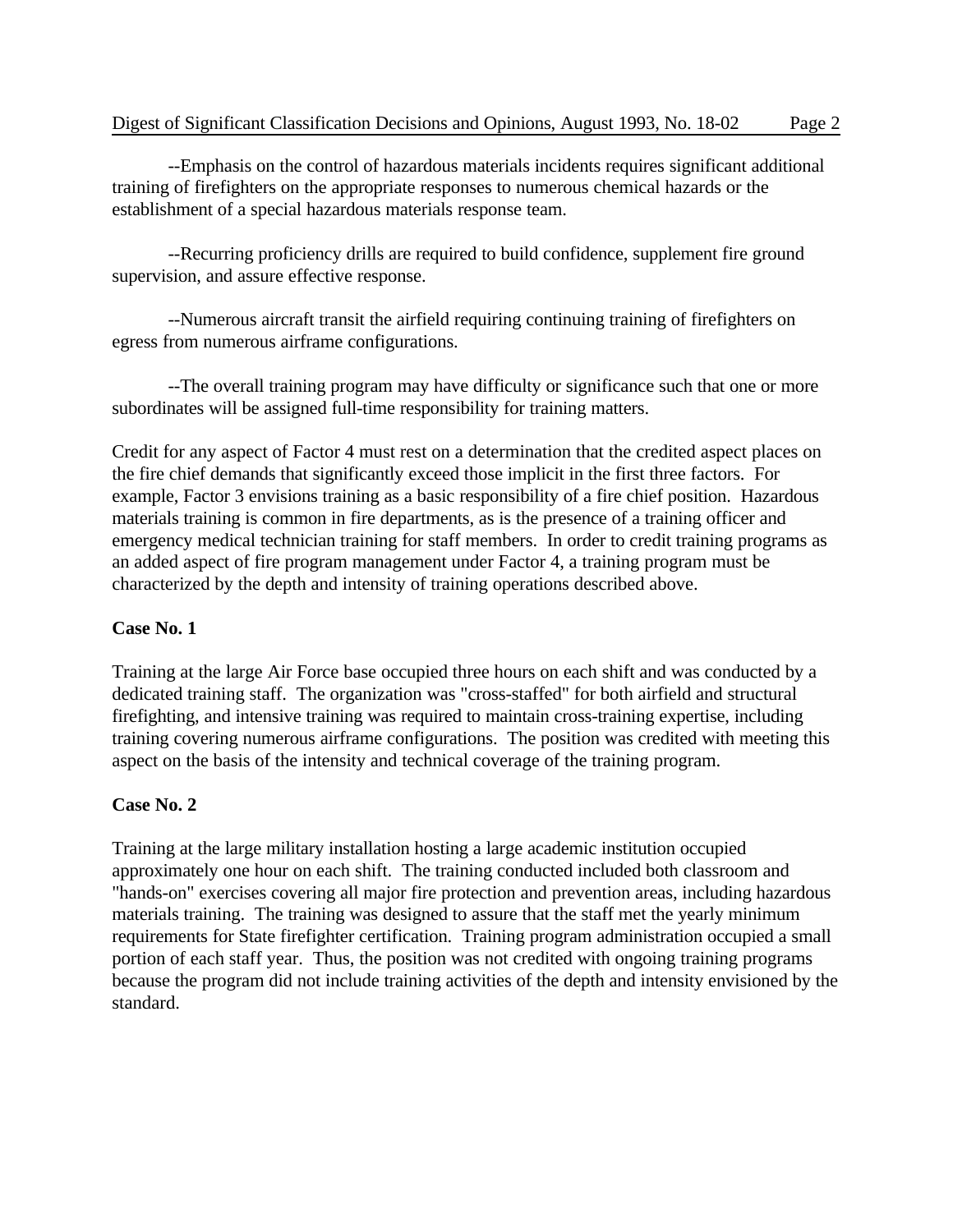### **2. Client Participation in Fire Prevention**

In order for this aspect to be credited, the fire chief must manage a program that actively and systematically pursues client participation in fire prevention. For example, the fire chief or fire program personnel hold meetings with installation supervisors and activity commanders to recruit and utilize the special services of numerous personnel. Personnel in a variety of work environments monitor and exercise day-to-day responsibilities for fire safety and fire prevention practices. Fire program personnel regularly schedule safety orientations for new employees or tenants, or systematically teach client groups fire safety (e.g., teaching children household fire safety practices).

Any fire protection and prevention program must satisfy regulatory requirements, including those that deal with mandatory fire prevention orientation and training. This aspect of fire program management is creditable for programs that have the diversity of installation conditions that result in the expenditure of substantial program resources in order to pursue client program involvement of significant depth and breadth, e.g., at an installation with a substantial number of housing units, significant industrial operations, as well as a large on-site work force.

### **Case 1**

The client participation program at the large Air Force base included weekly demonstrations and drills at industrial, housing, school, and child-care center sites; use of a training trailer to teach children escape procedures; monthly 8-hour baby-sitter training; orientation for new occupants of base housing twice each month; weekly visits to high-hazard and targeted facilities; training on the proper use of fire extinguishers two days each week; and seasonal campaigns, articles in base publications, and base television announcements. The program included quarterly meetings with base managers and monthly discussions at the Commander's Call. The region found that because of the substantial number of housing units, significant industrial operations, large on-site work force, the substantial program resources devoted to client participation, and the methodologies used, credit was warranted for client participation in the program.

### **Case No. 2**

Client participation at the large military activity hosting a large academic institution involved over 13,000 occupants of housing and barracks. New residents received information packages and attended an annual briefing. Drills and demonstrations were conducted at the base school buildings, child care and pre-school centers, the base hospital, and other buildings. Speakers were invited to speak to a variety of groups on post, and quarterly training was provided in supervisory courses. Information articles were periodically disseminated in post publications. The program was expanding and occupied approximately one staff year of work. Based on the substantial resources devoted to the program and the methodologies used, the position was found to meet the requirements for crediting client participation in fire prevention.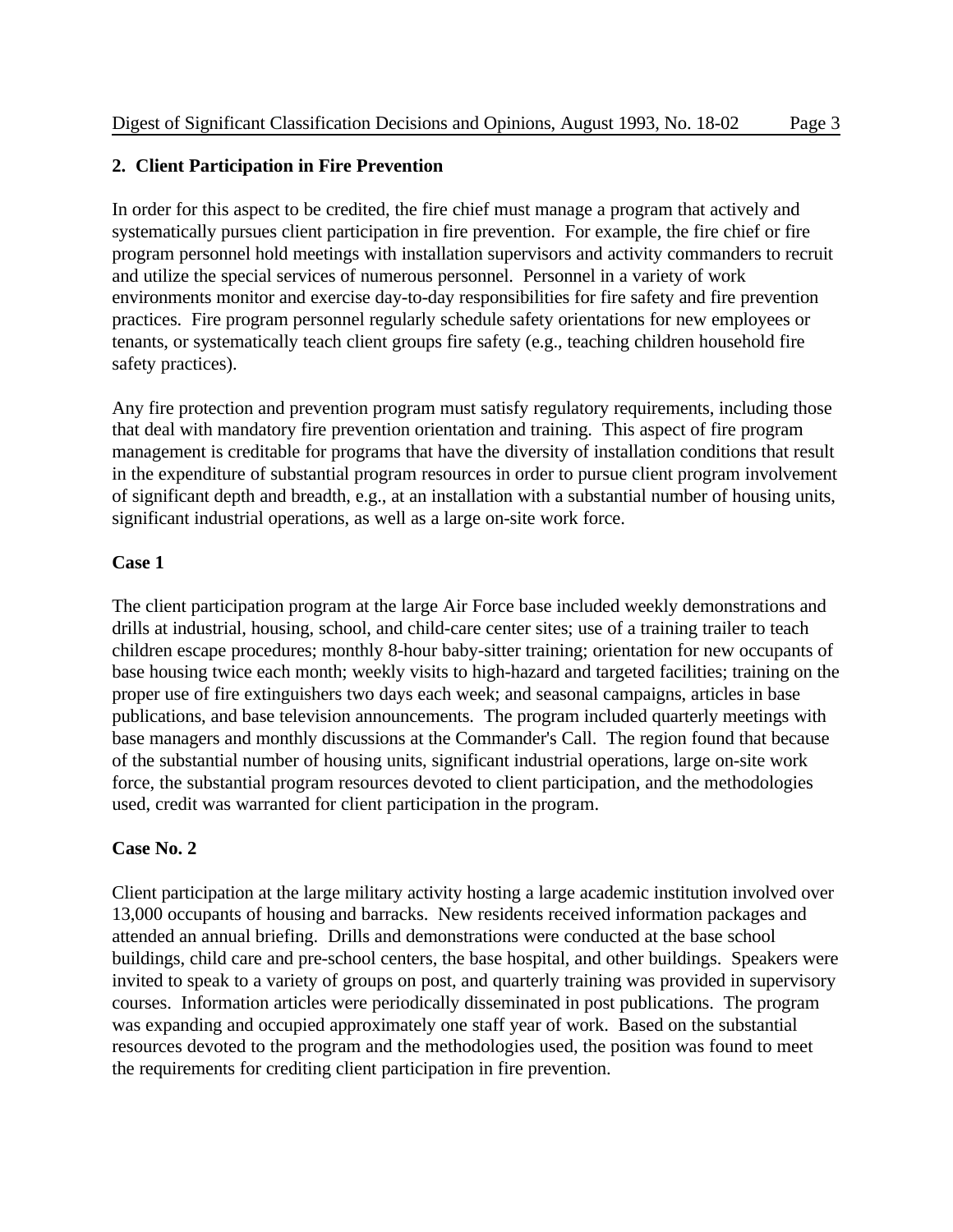### **3. Upgrading Fire Protection Systems**

In order to credit this program aspect, the fire program must be concerned with upgrading installed fire protection systems on an ongoing basis. The program is carried out in an environment where there is continuing large-scale renovation of buildings or facilities which requires significant attention to the approval of construction plans and monitoring phases of construction throughout the installation. The fire chief is responsible for the proper number and placement of exits, sophisticated alarm and fire suppression systems, and technical features such as automatically closing doors and ventilation flow in stair wells and air shafts. At times, one or more subordinates will be assigned full-time responsibilities for attending planning meetings, coordinating construction approvals, or monitoring construction. However, the fire chief retains control and ultimate approval authority.

### **Case No. 1**

The appellant argued that a staff of eight fire inspectors and the large construction budget (over \$23 million) at the large Air Force base justified credit for this aspect. The region's factfinding revealed that most construction projects required limited involvement of the fire department in the engineering design of roadways, curbing, street lighting, and runways. Thus, the region concluded that the program did not reflect the scope of involvement in the review and approval of construction plans required for crediting this program aspect.

### **Case No. 2**

The large military activity hosting a large academic institution had historically certified buildings. The activity included extensive housing units and barracks, some of which were also historically certified. Two subordinate fire protection inspectors each devoted a third of their work week to detailed review of construction plans. The region's factfinding found that the annual budget for major construction ranged from \$20 million to \$60 million and usually involved one or two multimillion dollar renovation projects in which the requirements of fire alarm and suppression systems had to be accommodated, within both the extensive renovation of historic structures and the construction of new structures that had to adhere to historic architectural detail. The region concluded that the scope of activity involving the review and approval of fire protection and suppression systems warranted credit for this aspect.

### **4. Negotiating Mutual Aid Agreements**

In order to credit this program aspect, the fire chief must be responsible for negotiating mutual aid agreements to protect remote sites on the installation and/or to assist local communities. The demands of such a program are typified by the following:

--Mutual aid agreements are arranged with three or more Federal or local fire departments.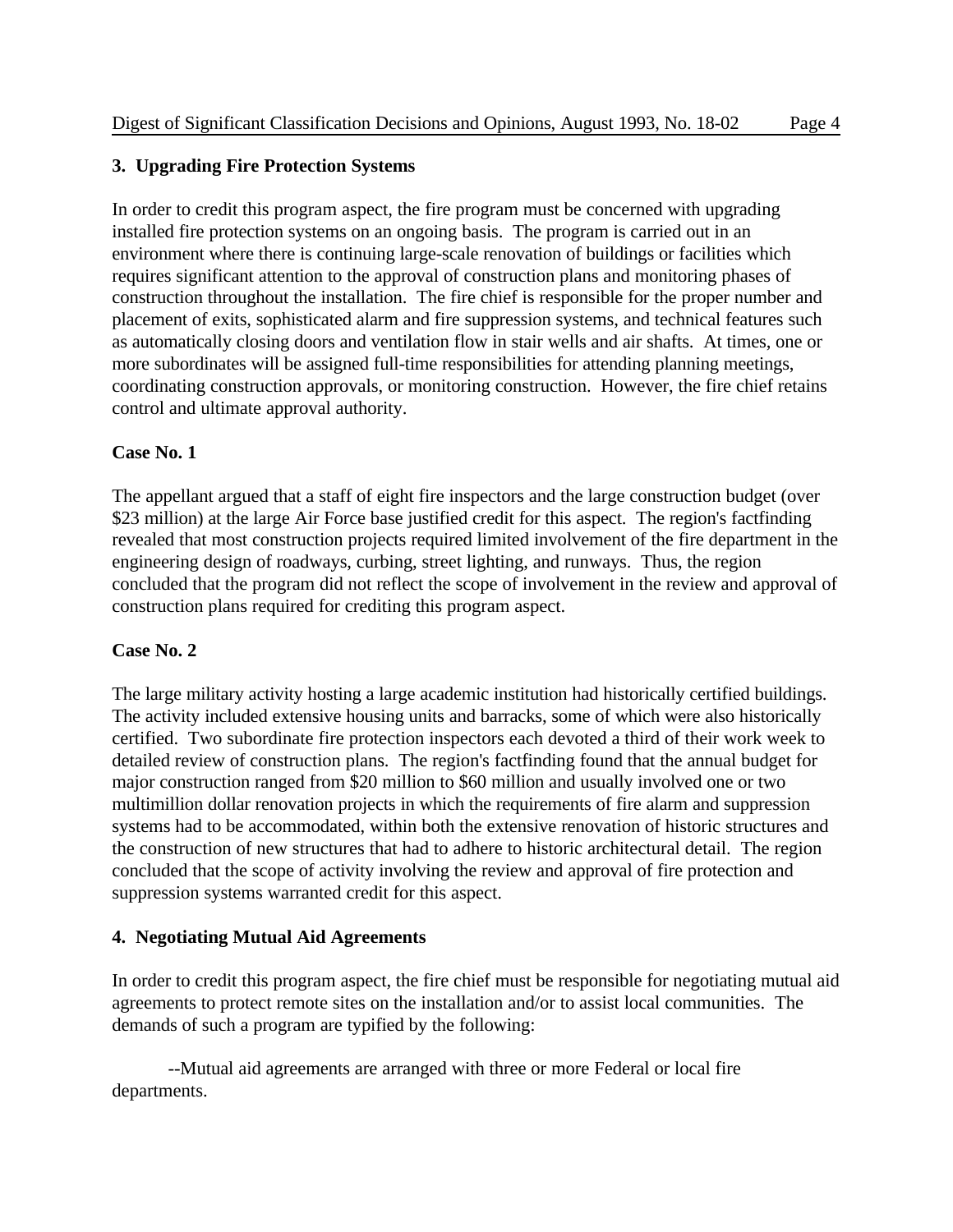--Some mutual aid requirements are particularly fluid, necessitating frequent updates or reassessments.

--The fire chief assesses the capability of other fire departments to provide the required services.

This program aspect is intended to recognize and credit the demands of *negotiating and maintaining* mutual aid agreements. Many fire departments have mutual aid agreements; however, this aspect may only be credited when the analytical and negotiating demands or the resource demands of arranging and updating agreements significantly add to the overall difficulty of the fire chief's position.

### **Case No. 1**

The program at the large Air Force base had one mutual aid agreement with approximately 63 fire departments (both paid and volunteer) covering four counties. The region found that the agreement was updated approximately every two years. The information shared by the signatories included the type of equipment available at each fire department, which was indicative of the type of assistance that could be expected from each signatory. The region concluded that, although the agreement added to the effectiveness and efficiency of the base program, it did not involve the type of recurring negotiation or the level of resources envisioned for crediting this aspect.

# **Case No. 2**

The program at the large military activity hosting a large academic institution had a mutual aid agreement with a large number of fire departments through a countywide mutual aid plan. It had a documented agreement with a tenant activity, a partially documented agreement impacting a single crew station at a distant site, and a delegation to combat fires for another agency at a single radar site. The countywide agreement was signed in 1985 and had not materially changed since that time. The region's factfinding revealed that the agreement itself required no more than a few hours each year. The agreement with the other agency was not dated and reflected no updates or reassessments. The agreement with the tenant activity was dated October 1991, and no updates were recorded subsequent to that date. For the same reasons cited for Case No. 1, the position was not credited with this program aspect.

# **5. Arson/Fire Investigations**

This aspect is creditable when the fire chief manages a program involving active participation in arson investigations or investigations to determine the specific causes of fires. The chief directs or assists investigators, personally conducts the investigations, and/or testifies as an expert witness in judicial proceedings concerning fires on the installation or in the surrounding community.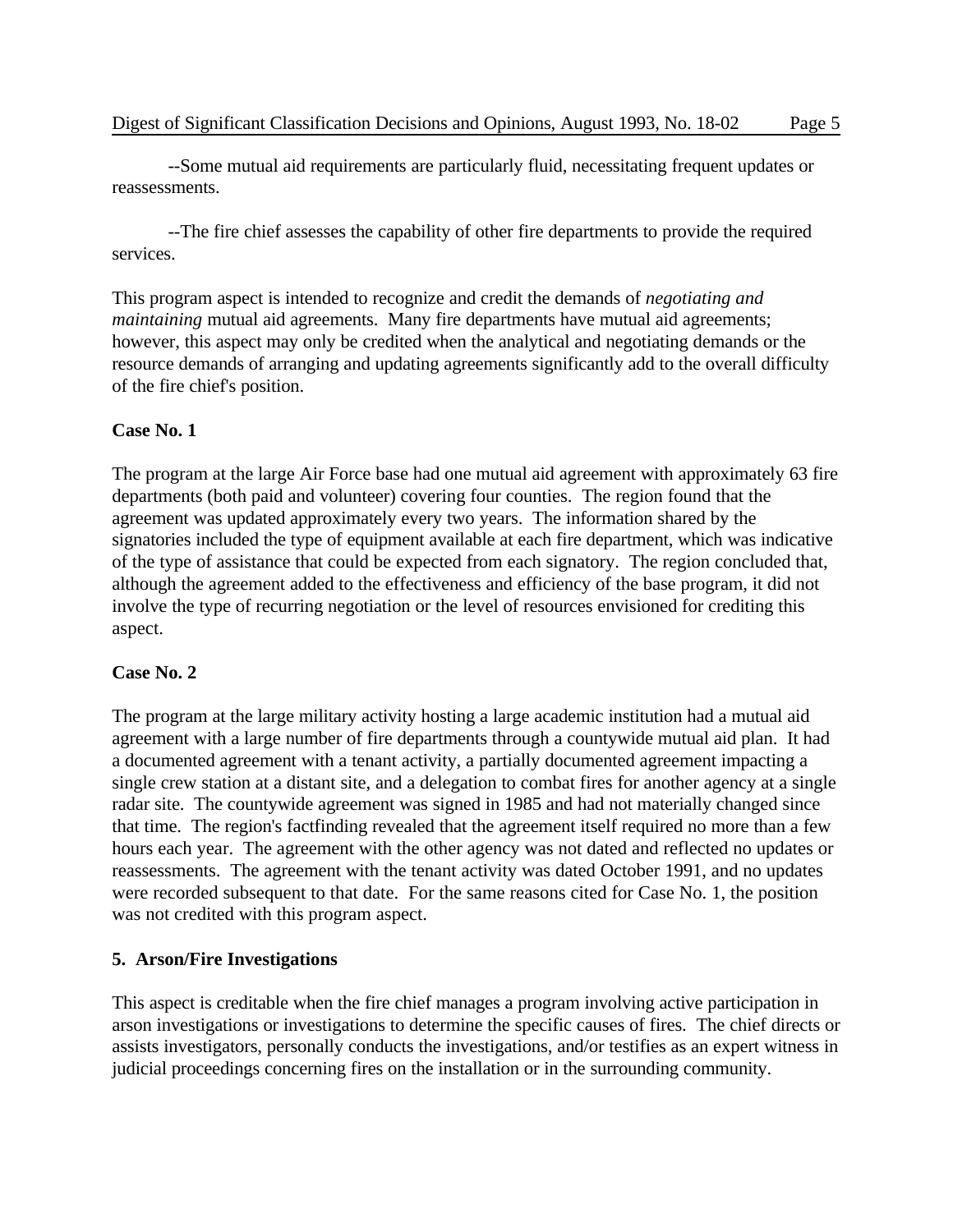The purpose of this program aspect is to recognize and credit the program demands of an *active* fire investigation program. Credit for this program aspect rests upon the presence of conditions that require the operation of an *active* investigation program, not whether staff members are qualified to conduct such a program.

### **Case No. 1**

The appellant at the large Air Force base argued that credit was warranted for an arson/investigation program because of the existence of a fire investigation/arson task group and because of his training and experience that qualified him as an "expert" in a court of law. The region's factfinding revealed that the program had limited investigative activity; one arson investigation was conducted over the past two years. There were one or two building fires each year. Base fires typically consisted of trash fires ignited by children as well as car, toaster or other types of kitchen fires. The region concluded that this situation was not indicative of a fire/arson investigation program of the scope and complexity required for crediting the fifth program aspect.

### **Case No. 2**

The appellant at the large military activity hosting a large academic institution argued that credit for an arson/fire investigation program was warranted because all fires were investigated to determine their cause and because he was qualified to testify as an expert witness in court. Factfinding revealed that no arson investigations had been conducted in the past two years. A review of reports of fire investigations from 1990 to 1992 revealed that all but one fire was small, and their origins were evident, e.g., a malfunctioning elevator motor and the arson of three portable toilets. Brush fires in undeveloped areas were small (not exceeding 300 acres in scope) and were typical of a base with a large number of residents and substantial undeveloped acreage. The region concluded, therefore, that these conditions did not reflect the operation of a fire/arson investigation program of the scope and complexity necessary to credit this program aspect.

# **6. Protection and Control of Hazardous Materials**

This program aspect is creditable to a fire chief position that involves management of an active hazardous materials protection and prevention program. The demands of the program are typified by: the use of a variety of hazardous materials in several different installation operations; extensive contingency plans for containment and evacuation which must be devised and coordinated with client organizations and support groups such as investigators, police, guards, and evacuation units; and the deployment of a vehicle with specialized equipment for which protective gear, absorptive materials, chemical neutralizers, and other expended equipment must be continually replaced.

Due to increasing regulatory requirements, hazardous material vehicles and response teams are becoming common aspects of Federal firefighting program environments. Activities without dedicated vehicles frequently carry containment and absorptive materials on general purpose vans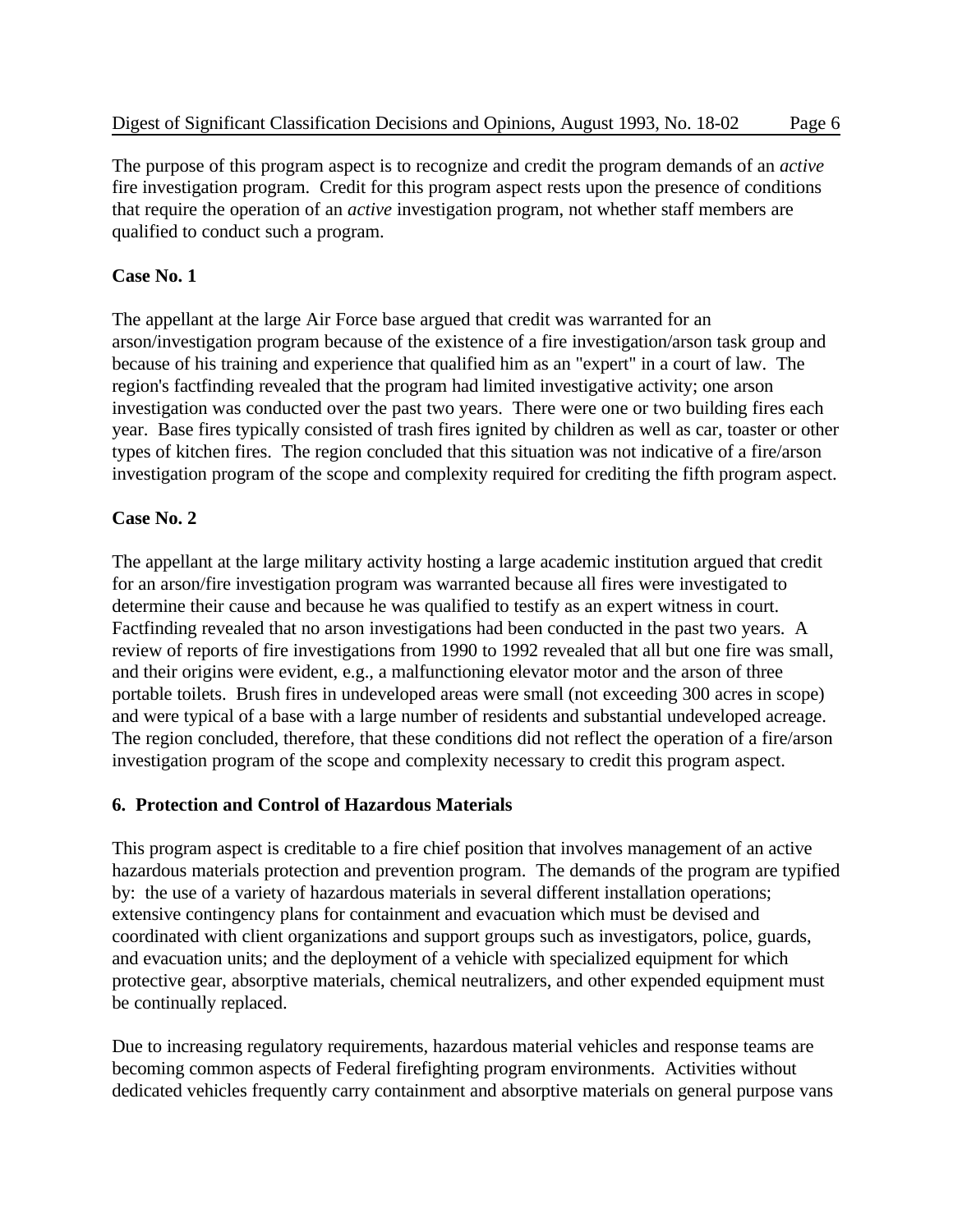and trucks. The sixth program aspect is intended to recognize and credit the demands of an *active* hazardous materials protection and control program. For example, this program aspect might be met by the variety of hazards and the frequency of program responses that would be found in a large-scale depot-level equipment repair operation or a laboratory using a wide variety and large volume of chemicals and other hazardous materials. Such an environment would involve extensive consumption and replacement of materials.

# **Case No. 1**

The appellant at the large Air Force base argued that he supervised the only hazardous materials response team in a four-county area and that his budget for hazardous material operations was in excess of \$35,000 each year. Factfinding revealed that most hazardous incidents involved housing propane or problems involving natural gas lines, fuel spills, and acid or anhydrous ammonia. Major spills were identified as those involving more than 50 gallons and reportedly occurred about once each month. Information provided by the activity revealed that the department responded to an average of nine incidents each quarter involving hazardous materials. Base industrial operations included the use of plating and painting materials, hydraulic fluids, and chlorine. The region concluded that the program did not involve the variety of hazardous materials or the frequency of response to incidents envisioned by the standard for this program aspect. The region also found that the contingency plans for containment of base hazardous materials did not involve the technical complexity required to contain and neutralize the variety of hazardous materials typical of an active program. Therefore, the position was not credited with this program aspect.

# **Case No. 2**

The appellant at a large military activity hosting an academic institution with extensive housing units and barracks argued that this aspect should be credited because of the operation of a hazardous materials response team and the responsibility for responding to spills and other problems throughout the activity. The region's factfinding revealed that most hazardous materials incidents involved housing propane or natural gas problems, gasoline spills, and small chemical spills, e.g., hydraulic fluid. Post maintenance operations included the use of materials common to a public works environment and laboratory materials typical of those used in academic laboratories for small-scale experiments. The 65-bed post hospital used supplies and materials typical of an institution of its size and scope. Information developed during the factfinding process revealed that the fire department acted as "first responder" and performed containment; major cleanup was conducted by the Environmental Branch and/or contractors. For the reasons cited in the discussion of the first case, this position was not credited with significant responsibility for protection and control of hazardous materials.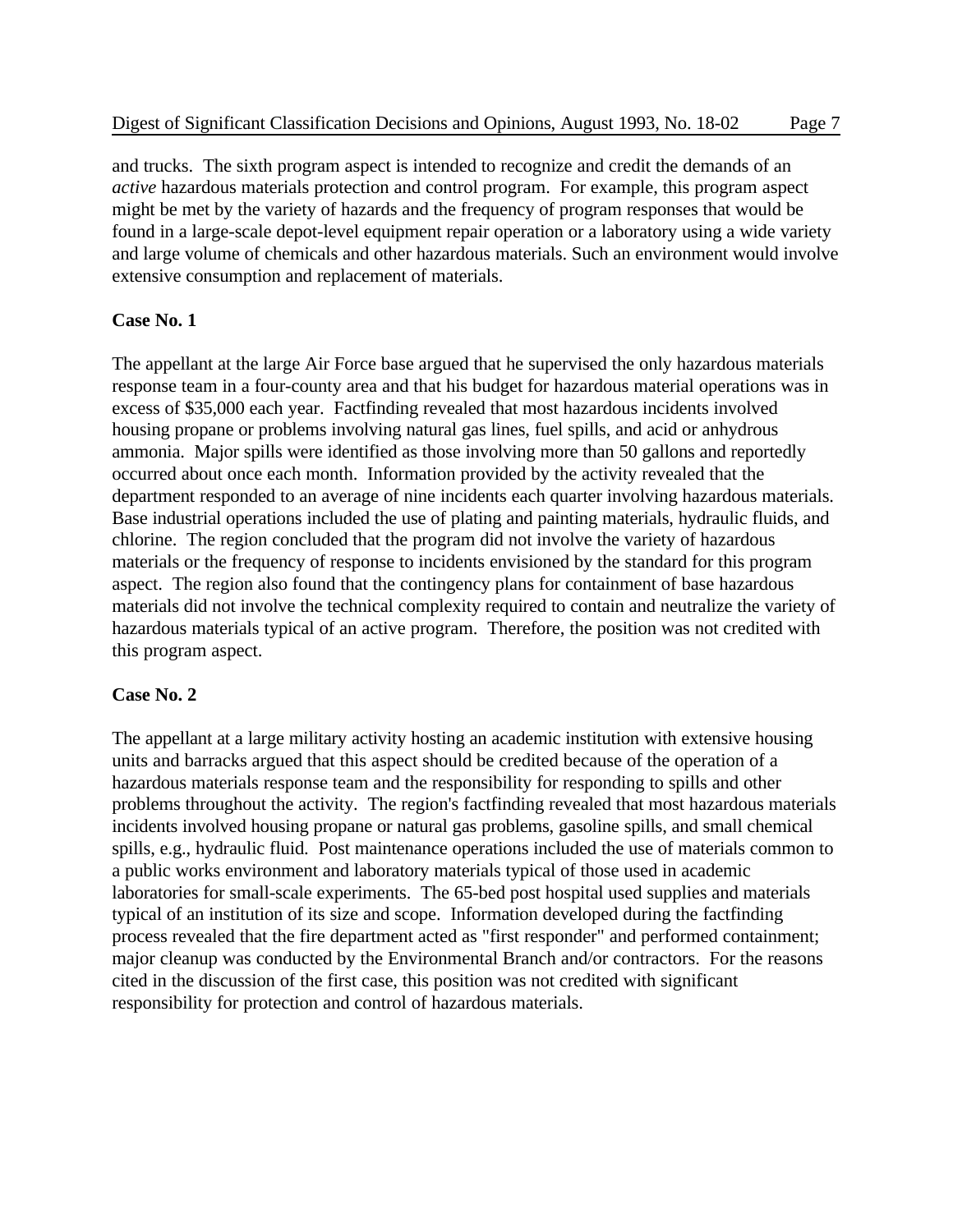### **7. Other Significant Demands**

This aspect is creditable when the fire chief has significant, additional responsibilities not directly related to fires or the containment of hazardous materials. Such responsibilities might include, for example, management of a motor vehicle or transportation operation (in addition to firefighting equipment) or an extensive ambulance or emergency medical service.

Emergency medical service is a typical component of Federal firefighting programs; emergency medical technician duties are discussed as typical GS-5 firefighting work in the GS-0081 standard. The purpose of the seventh program aspect is to recognize and credit the demands of an *extensive* ambulance or emergency medical service. The operation of a single ambulance in support of a base clinic would not meet the intent of this program aspect. Likewise, responsibility for several vehicles used for nonfirefighting functions is not equivalent to managing a motor vehicle or transportation operation for the purpose of crediting additional demands on the fire chief.

### **Case No. 1**

The appellant at a large Air Force base argued that this aspect should be credited to his position because of: shared responsibility with the base hospital for emergency medical service response; the presence of 31 emergency medical technicians and two paramedics; his responsibility for managing the fire department disaster preparedness and explosive ordnance disposal vehicle fleet valued at \$3 million. Factfinding revealed that the disaster preparedness fleet consisted of a pickup truck and one camper, and the explosive ordnance disposal vehicle was a 3/4-ton pickup truck with special equipment. Most of the fleet dollar value was attributable to the fire department fleet credited in the first three factors. Further factfinding revealed that the fire department operated one ambulance in sharing "first-response" responsibility with the base hospital. During a nine-month period in 1992, the fire department responded to approximately 80 calls involving car crashes, sports accidents, breathing difficulties, one drowning, and one infant death. The region concluded that operating a single ambulance in support of the base hospital did not reflect the scope of emergency medical service or ambulance operation required for crediting significant additional responsibilities. The region also concluded that responsibility for three vehicles used for nonfirefighting functions was not equivalent to managing a motor vehicle or transportation operation. Therefore, no significant additional responsibilities were credited to the position.

### **Case No. 2**

The appellant at the large military activity that hosted an academic institution argued that significant additional responsibilities should be credited to his position because: the fire department shared responsibility for emergency medical response with the base hospital; the fire crew at an off-post housing site provided emergency medical service to that site as well as a contiguous airport; and fire department employees were qualified to perform emergency medical technician services. Factfinding revealed that support provided to the base hospital consisted of